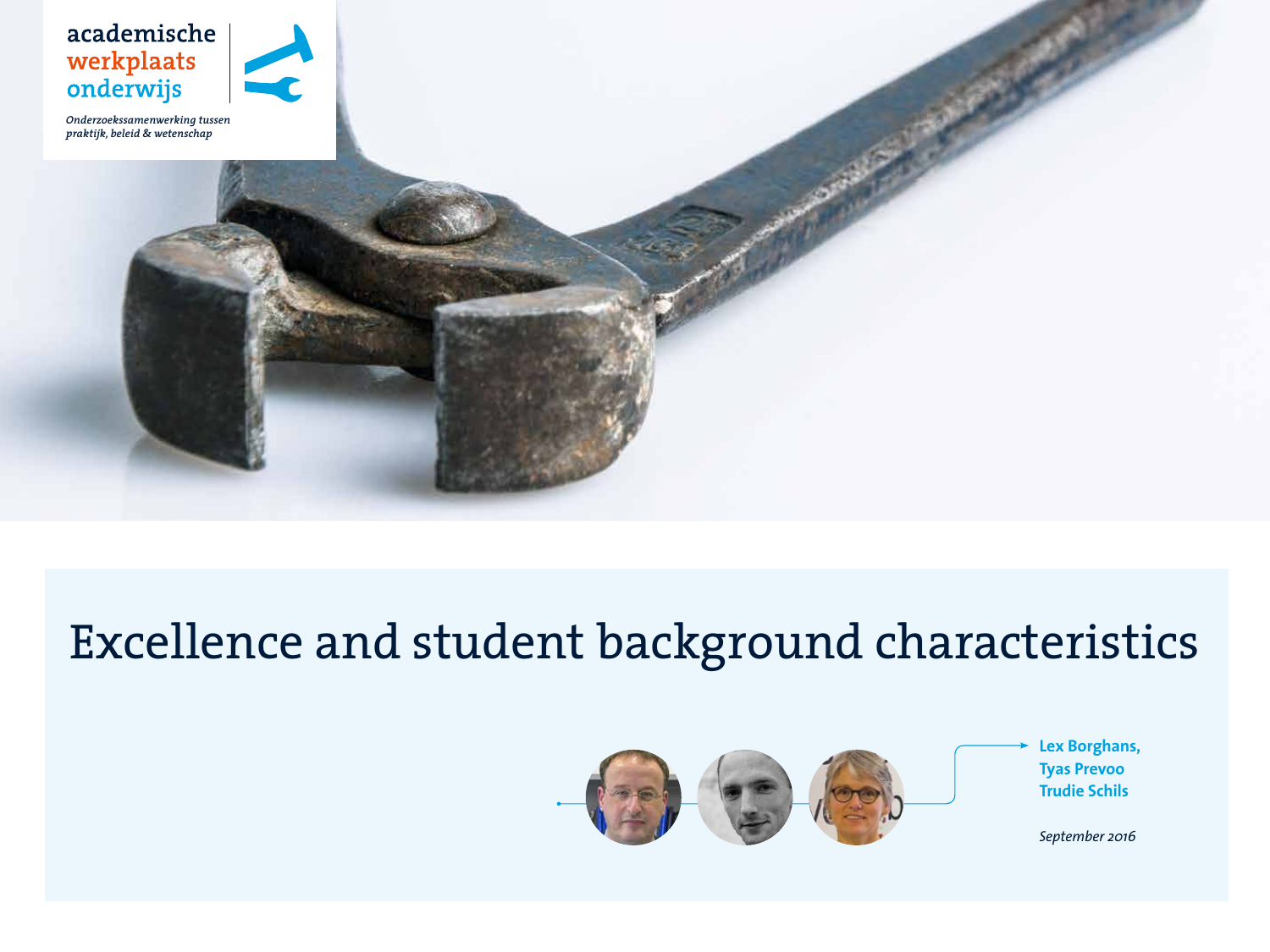## **Introduction**

**The aim of this study is to investigate to what extent the prevalence of excellence differs between certain groups of children. We specifically look at three background characteristics of children: education level of their parents, the region they live in, and their gender. For the analysis we use a large and unique dataset on the educational development of children in the southern part of the Dutch province Limburg (hereafter South-Limburg). For about 200 primary schools, we have results from a high stakes achievement test at age 12 ("Eindtoets Basisonderwijs"), teacher assessments in 6th grade and the results of an intelligence test at the age of 12.** 

We use three indicators of excellence: (1) the teacher assessment of whether a child is gifted; (2) whether the children reach a top score (top 5%, 10% or 20%) on a high-stakes test in 6th grade; and (3) whether the children reach a top score (top 5%, 10% or 20%) on a short IQ-test. Our findings show that the higher the education level of the parents, the higher the shares of children indicated as excellent by the teacher. The same pattern exists for the excellence indicators based on the CITO and IQ tests, although the extent of the differences is less extreme. Boys are more likely to be indicated as being excellent, yet it depends on which measure of excellence is used how large the difference is. According to teachers, boys are twice as likely to be gifted as girls. Using the CITO and IQ indicators of excellence, the differences are rather small, and often not significant. Finally, we find that excellence is more prevalent certain regions than in others, with higher prevalence in Maastricht-Heuvelland than in Parkstad or Westelijke-Mijnstreek, on all indicators of excellence. Excellence according to the teacher is more prevalent in Westelijke-Mijnstreek than in Parkstad, but on the top 5, 10, and 20 percent excellence indicators for CITO and IQ, the differences between these two regions are very small, and mostly insignificant.

#### **Data**

The data are collected in a cooperative project between schools, schools boards, municipalities and Maastricht University to analyse the performance of schools in order to foster educational improvement . A unique feature of this program is the participation of almost

all schools in the region, implying almost full coverage of children (about 98 percent of the regular elementary schools participate in the program and about 90 percent of the regular high schools in the region). The few non-participating schools are in most cases special education schools or schools using alternative pedagogical approaches (e.g. Montesori, Jenaplan, Steiner). For about 200 primary schools, we have results from a large number of standardized tests that the children made, in various domains such as math/calculating, reading and language, including a high stakes achievement test at age 12 ("Eindtoets Basisonderwijs"). In addition, we have teacher assessments and the results of an intelligence test at the age of 12.

## **Indicators of excellence 3**

A first indicator in the data is the teacher assessment of whether a child is gifted. In 6<sup>th</sup> grade the teacher is asked to indicate for every child in the classroom whether or not the child is regarded as gifted. This indicator is available for the years 2011-2015. On average, the teachers assess that 2.6 percent of 6<sup>th</sup> grade children in South-Limburg are gifted. A second indicator of excellence is whether the children reach a top score on a high-stakes test in 6th grade ("Eindtoets Basisonderwijs"). In 6th grade, children take a three-day standardized achievement test, which is used to determine which track children enrol in in secondary education. Therefore, this test is high-stakes for the children. The score on this test ranges from 500 to 550. We defined top-5, top-10 and top-20 groups of children, based on the score on the test, using cutoff points 550, 548-550 and 545-550.

A third and final indicator of excellence is whether the children reach a top score on a short IQ-test. As part of the 6th grade survey among children, an IQ-test is taken. The test consists of 43 puzzles, composed of geometric shapes and patterns. We defined top-5, top-10 and top-20 groups of children, based on the score on the test, using cutoff points 39-43, 38-43 and 36-43.

#### **Parental education**

As part of the survey, parents are asked to give the highest completed level of education for both parents of the child. Table 1 shows that for about a third of the children (35.3%) we do not know the educational background. Among the two-thirds for whom we do observe education of parents, most children (37.2%) live in families in which the highest educated parent obtained an upper secondary or lower vocational degree (havo/vwo/mbo). For an additional third of the children for whom parental education is known, the highest educated parent

1 For a detailed description of the used indicators and an analysis of the overlap between the definitions, see http://www.academischewerkplaatsonderwijs.nl/index.php/download\_file/view/95/262/.

<sup>2</sup> For more information see <u>http://educatieveagendalimburg.nl/onderwijsmonitor-p/english</u> 3 For a detailed description of the indicators, see the note on definitions of excellence http://www.academischewerkplaatsonderwijs.nl/index.php/download\_file/view/95/262/.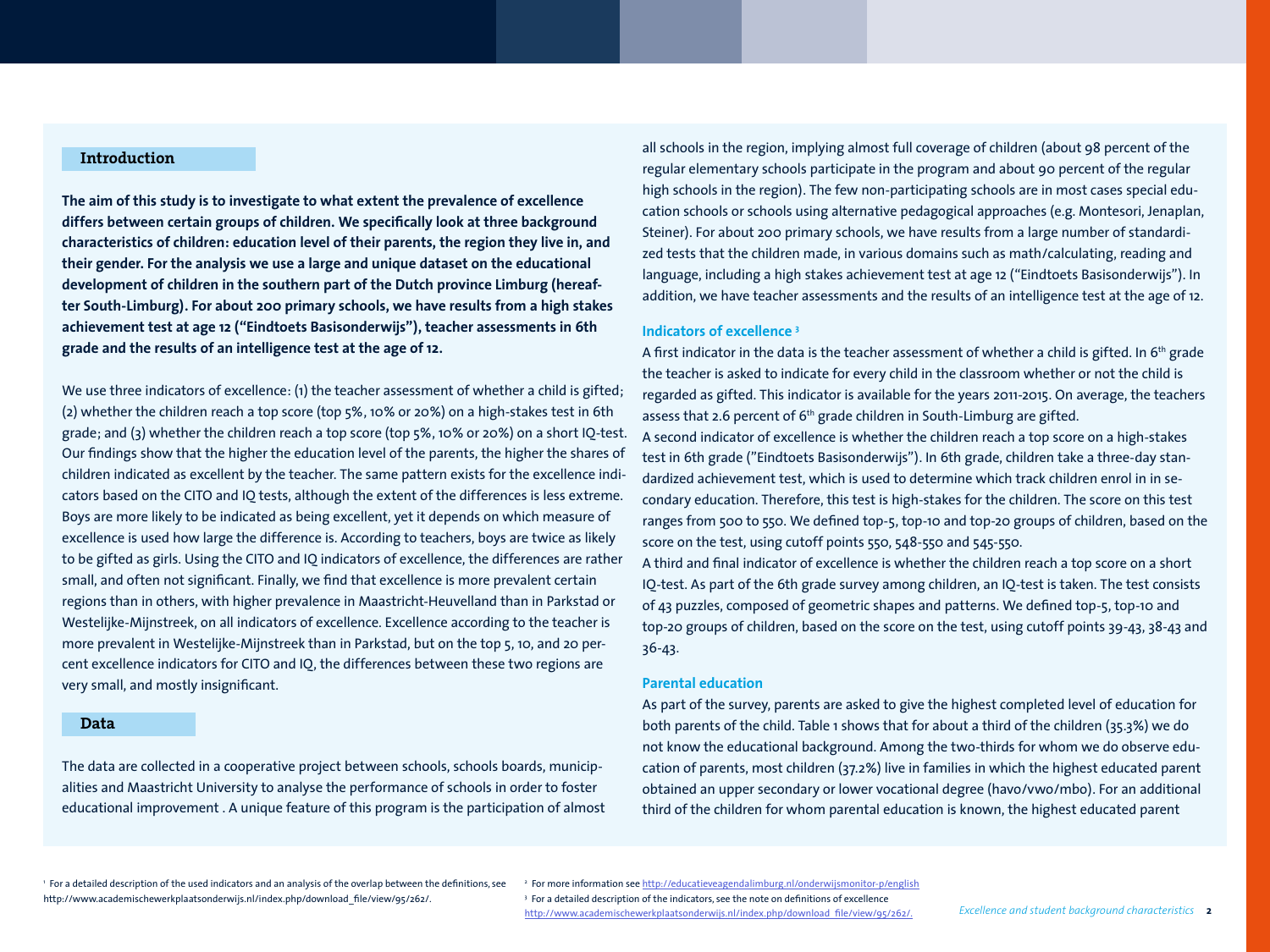obtained a higher vocational degree (hbo). The last thirty percent are roughly equally divided in the lowest and highest educational groups: 13.3 percent with parents who completed only primary or lower secondary education (basis/vmbo/mavo), and 16.5 percent with at least one parent with a university degree (wo).

## **Gender**

The sample is about equally divided into boys and girls.

## **Region**

From the school administration system, we obtained the postal codes for where the children live. The region of South-Limburg is divided into three large regions (see Figure 1): (1) Maastricht-Heuvelland, (2) Parkstad, and (3) Westelijke Mijnstreek. Table 1 shows that about 40 percent of the children live in Parkstad, about 30 percent in Maastricht-Heuvelland and 26 percent in Westelijke Mijnstreek. A small number of children live in Middle-Limburg (other), but go to school in South-Limburg.

## **Table 1: Descriptive statistics on background characteristics (%)**

|                                                   | % including missings | % excluding missings |
|---------------------------------------------------|----------------------|----------------------|
| Parental education level                          |                      |                      |
| 1 primary school                                  | 2,5                  | 3,9                  |
| 2 lower secondary (vmbo/mavo)                     | 6,1                  | 9,4                  |
| 3 upper secondary/lower vocational (havo/vwo/mbo) | 24,0                 | 37,2                 |
| 4 higher vocational (hbo)                         | 21,4                 | 33,0                 |
| 5 academic (wo)                                   | 10,7                 | 16,5                 |
| Unknown/missing                                   | 35,3                 |                      |
| Gender                                            |                      |                      |
| <b>Boys</b>                                       | 49,2                 | 49,2                 |
| Girls                                             | 50,7                 | 50,8                 |
| Unknown/missing                                   | O,1                  |                      |
| Region                                            |                      |                      |
| Maastricht-Heuvelland                             | 30,8                 | 31,4                 |
| Parkstad                                          | 39,2                 | 39,9                 |
| Westelijke-Mijnstreek                             | 26,4                 | 26,9                 |
| Other                                             | 1,7                  | 1,8                  |
| Unknown/missing                                   | 1,8                  |                      |

#### **Figure 1: Regions in South-Limburg**



Note: ■ Westelijke mijnstreek, ■ Parkstad, ■ Maastricht-Heuvelland

## **Results**

## **Parental education**

Table 2 depicts the mean rates of excellence in relation to the parental education of the children for all indicators of excellence. Across all educational categories, 2.6% of children are rated as gifted by their teacher. For low-educated parents, (i.e. if the highest educated parent only followed primary education or lower secondary education, primary school or vmbo/ mavo), this share is the lowest, with only 0.4% of the children being indicated as gifted. For children with higher educated parents, with at least one parent with a higher vocational (hbo) or university degree (wo), these shares are significantly higher, at 3.1% and 7.5%, respectively. The same pattern exists for the top 5, 10, and 20 percent excellence indicators for CITO and IQ, although the extent of the differences is less extreme. From low parental education to high parental education, the shares of children indicated as excellent significantly increases step by step, regardless of which indicator of excellence is used.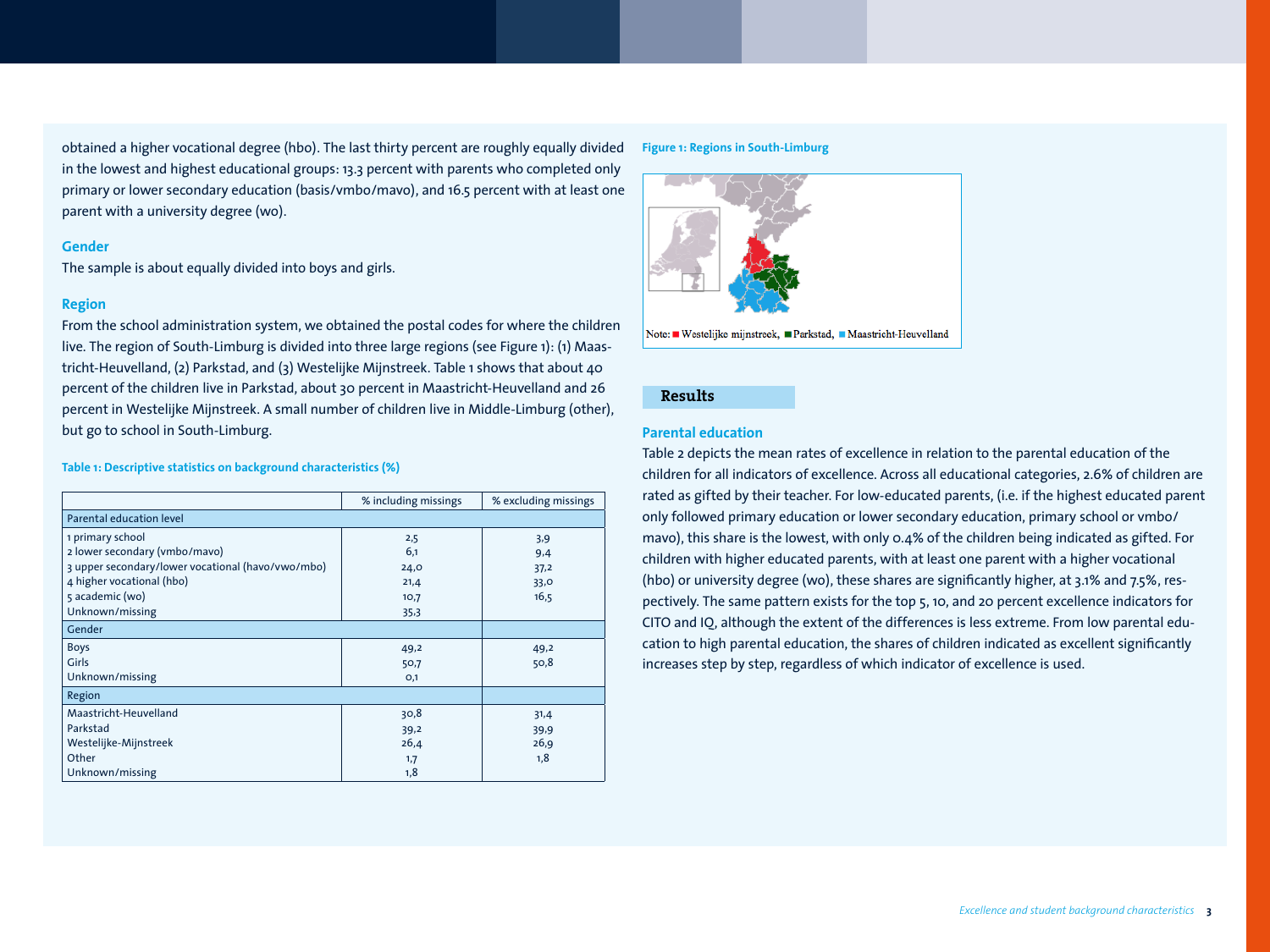#### **Table 2: Indicators of excellence and students' parental education**

|                               | Gifted | Cito $5$ | Cito 10 | Cito 20 | 10 <sub>5</sub> | IQ <sub>10</sub> | <b>IQ 20</b> |
|-------------------------------|--------|----------|---------|---------|-----------------|------------------|--------------|
| Overall mean                  | 2.6%   | 5.1%     | 10.7%   | 21.2%   | 5.2%            | 9.8%             | 24.4%        |
|                               |        |          |         |         |                 |                  |              |
| (1) primary school            | 0.004  | 0.014    | 0.037   | 0.094   | 0.043           | 0.069            | 0.191        |
| (2) vmbo/mavo                 | 0.005  | 0.013    | 0.033   | 0.087   | 0.027           | 0.054            | 0.172        |
| (3) havo/vwo/mbo              | 0.013  | 0.031    | 0.073   | 0.164   | 0.043           | 0.089            | 0.225        |
| $(6)$ hbo                     | 0.031  | 0.072    | 0.144   | 0.271   | 0.059           | 0.112            | 0.284        |
| (7) wo                        | 0.075  | 0.123    | 0.237   | 0.419   | 0.089           | 0.159            | 0.366        |
|                               |        |          |         |         |                 |                  |              |
| <b>Observations</b>           | 13,691 | 16,832   | 16,832  | 16,832  | 16,569          | 16,569           | 16,569       |
|                               |        |          |         |         |                 |                  |              |
| Difference between subgroups1 |        |          |         |         |                 |                  |              |
| $p(1=2)$                      | 0.709  | 0.937    | 0.670   | 0.640   | 0.076           | 0.193            | 0.291        |
| $p(2=3)$                      | 0.001  | 0.000    | 0.000   | 0.000   | 0.001           | 0.000            | 0.000        |
| $p(3=6)$                      | 0.000  | 0.000    | 0.000   | 0.000   | 0.000           | 0.000            | 0.000        |
| $p(6=7)$                      | 0.000  | 0.000    | 0.000   | 0.000   | 0.000           | 0.000            | 0.000        |
| $p(1=3)$                      | 0.001  | 0.001    | 0.000   | 0.000   | 0.946           | 0.059            | 0.038        |
| $p(2=6)$                      | 0.000  | 0.000    | 0.000   | 0.000   | 0.000           | 0.000            | 0.000        |
| $p(3=7)$                      | 0.000  | 0.000    | 0.000   | 0.000   | 0.000           | 0.000            | 0.000        |

1 The bottom panel of the table shows the statistical significance of the comparison of excellence in two categories of parental education. For example: p(1=2) shows whether the percentage of excellent children with parents that only have primary school is different from the percentage of excellent children with parents that have vmbo/mavo education. p-value <0.10 shows significance on a 10%-level, p-value <0.05 shows significance on a 5%-level and p-value <0.01 shows significance on a 1%-level.

## **Gender**

Table 3 shows the the rates of excellence for boys and girls, for all excellence indicators. Boys are more likely to be indicated as being excellent, yet it depends on which measure of excellence we use as to how large the difference is. According to teachers, boys are twice as likely to be gifted as girls (3.6% vs 1.7%, p<0.001). Using the CITO and IQ indicators of excellence, the differences are rather small, and often not significant. Boys are slightly more likely to perform better on the CITO measures of excellence, but the difference is not statistically significant for the top 5% indicator, which means obtaining the maximum score of 550 (5.3% vs 5.0%, p=0.209). For the IQ test cutoff points, only the top 5% indicator gives a significant difference gives a significant difference in favour of boys. The gender differentials for scoring in the top 10 or top 20 percent on the IQ test are not significant.

#### **Table 3: Indicators of excellence and students' gender**

|                                     | Gifted | Cito <sub>5</sub> | Cito 10 | Cito 20 | 10 <sub>5</sub> | $IO$ 10 | $IO$ 20 |  |
|-------------------------------------|--------|-------------------|---------|---------|-----------------|---------|---------|--|
| Overall mean                        | 2.6%   | 5.1%              | 10.7%   | 21.2%   | 5.2%            | 9.8%    | 24.4%   |  |
|                                     |        |                   |         |         |                 |         |         |  |
| Girl (o)                            | 0.017  | 0.050             | 0.103   | 0.206   | 0.048           | 0.097   | 0.247   |  |
| Boy(1)                              | 0.036  | 0.053             | 0.111   | 0.218   | 0.055           | 0.099   | 0.241   |  |
|                                     |        |                   |         |         |                 |         |         |  |
| <b>Observations</b>                 | 18,877 | 25,582            | 25,582  | 25,582  | 22,501          | 22,501  | 22,501  |  |
|                                     |        |                   |         |         |                 |         |         |  |
| Difference between boys and girls1: |        |                   |         |         |                 |         |         |  |
| $p(O=1)$                            | 0.000  | 0.209             | 0.040   | 0.016   | 0.026           | 0.599   | 0.272   |  |

1 The bottom line of the table shows the statistical significance of the comparison of excellence rates between boys and girls. p-value <0.10 shows significance on a 10%-level, p-value <0.05 shows significance on a 5%-level and p-value <0.01 shows significance on a 1%-level.

#### **Region**

The top panel of Table 4 depicts the mean rates of excellence across all four regions for all indicators of excellence. The bottom panel further distinguishes between the main city and the periphery within these regions of South-Limburg. There are significant differences between the regions when it comes to the prevalence of excellence. Excellence is more prevalent in Maastricht-Heuvelland than in Parkstad or Westelijke-Mijnstreek, on all indicators of excellence. Excellence according to the teacher is more prevalent in Westelijke-Mijnstreek than in Parkstad, but on the top 5, 10, and 20 percent excellence indicators for CITO and IQ, the differences between these two regions are very small, and mostly insignificant. When comparing the three major cities in South-Limburg, similar results are found as when comparing their respective regions. Heerlen (Parkstad) has the lowest rates of excellence, and Maastricht (Maastricht-Heuvelland) the highest, on all indicators. When comparing the central cities in the regions to their surrounding municipalities, there are also some interesting significant differences. Within Maastricht-Heuvelland, the city of Maastricht, when compared to its surrounding municipalities, shows higher rates of excellence according to teachers (6.1% vs 2.4%, p<0.001). Interestingly, the differences on the CITO and IQ excellence indicators are very small, and insignificant. For Westelijke-Mijnstreek, the same pattern is observed for the city of Sittard-Geleen, in comparison to its surrounding municipalities.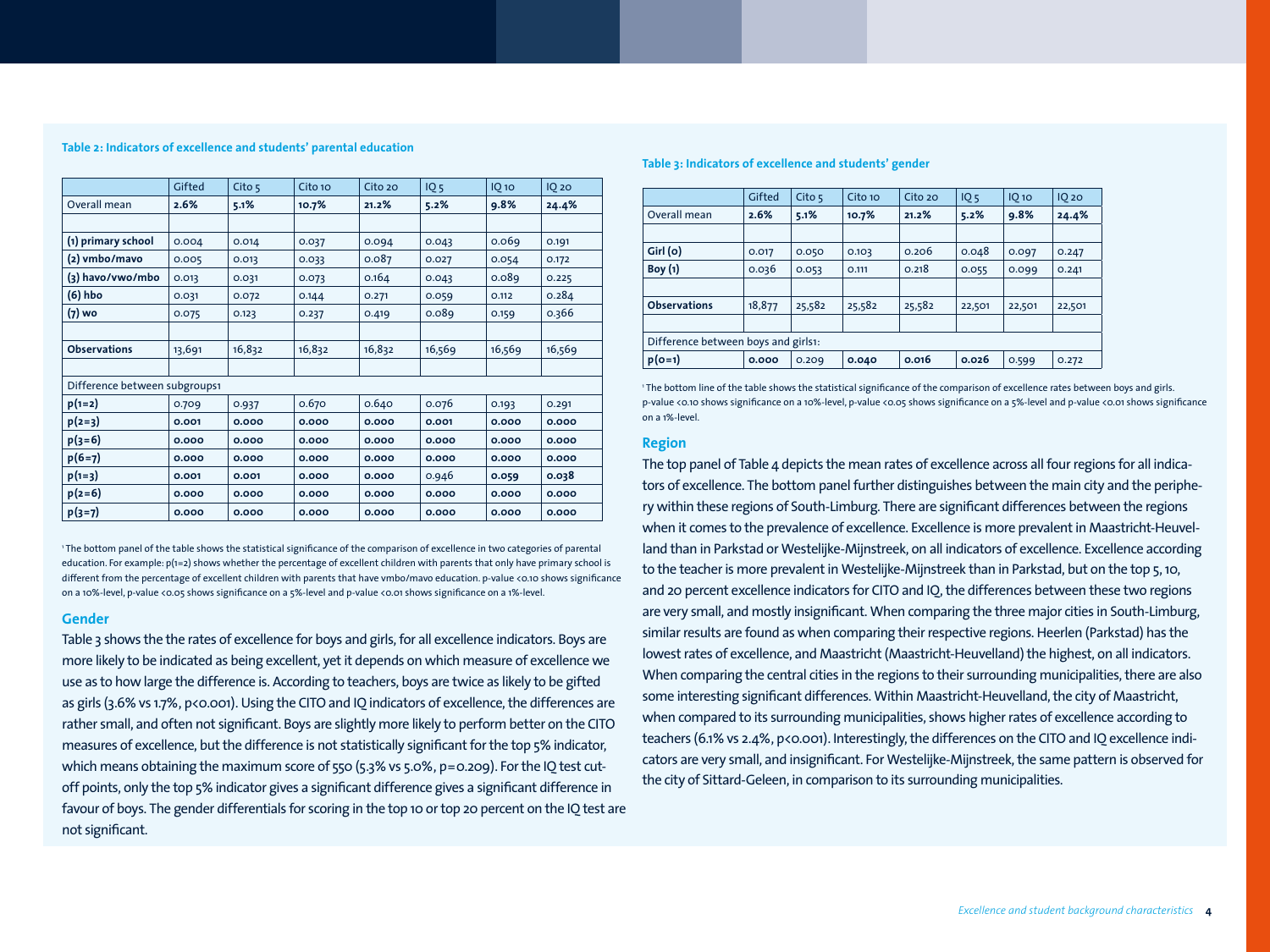#### **Table 4: Indicators of excellence and the region where children live**

|                              | Gifted | Cito 5 | Cito 10 | Cito 20 | IQ <sub>5</sub> | $IQ$ 10 | <b>IQ 20</b> |
|------------------------------|--------|--------|---------|---------|-----------------|---------|--------------|
| Overall mean                 | 2.6%   | 5.1%   | 10.7%   | 21.2%   | 5.2%            | 9.8%    | 24.4%        |
|                              |        |        |         |         |                 |         |              |
| Maastricht-Heuvelland        | 0.042  | 0.060  | 0.122   | 0.230   | 0.061           | 0.111   | 0.270        |
| Parkstad                     | 0.013  | 0.048  | 0.097   | 0.196   | 0.047           | 0.093   | 0.229        |
| Westelijke-Mijnstreek        | 0.024  | 0.048  | 0.105   | 0.215   | 0.047           | 0.091   | 0.238        |
| Difference between regions1: |        |        |         |         |                 |         |              |
| $p(MH=PS)$                   | 0.000  | 0.001  | 0.000   | 0.000   | 0.000           | 0.000   | 0.000        |
| $p(PS=WM)$                   | 0.000  | 0.981  | 0.067   | 0.002   | 0.925           | 0.656   | 0.200        |
| $p(MH=WM)$                   | 0.000  | 0.002  | 0.001   | 0.037   | 0.000           | 0.000   | 0.000        |
|                              |        |        |         |         |                 |         |              |
| Maastricht (10)              | 0.061  | 0.058  | 0.123   | 0.221   | 0.061           | 0.116   | 0.269        |
| MH Overig (11)               | 0.024  | 0.061  | 0.122   | 0.238   | 0.062           | 0.106   | 0.271        |
| Heerlen (20)                 | 0.014  | 0.042  | 0.090   | 0.181   | 0.042           | 0.083   | 0.224        |
| PS Overig (21)               | 0.013  | 0.051  | 0.100   | 0.203   | 0.050           | 0.098   | 0.232        |
| Sittard-Geleen (30)          | 0.030  | 0.047  | 0.107   | 0.220   | 0.048           | 0.090   | 0.232        |
| WM Overig (31)               | 0.017  | 0.049  | 0.103   | 0.208   | 0.045           | 0.091   | 0.246        |
| Difference between regions1: |        |        |         |         |                 |         |              |
| $p(10=11)$                   | 0.000  | 0.652  | 0.821   | 0.081   | 0.908           | 0.195   | 0.877        |
| $p(20=21)$                   | 0.560  | 0.031  | 0.129   | 0.008   | 0.099           | 0.016   | 0.395        |
| $p(30=31)$                   | 0.001  | 0.721  | 0.551   | 0.224   | 0.661           | 0.925   | 0.200        |
| $p(10=20)$                   | 0.000  | 0.001  | 0.000   | 0.000   | 0.001           | 0.000   | 0.000        |
| $p(20=30)$                   | 0.000  | 0.253  | 0.016   | 0.000   | 0.265           | 0.275   | 0.432        |
| $p(10=30)$                   | 0.000  | 0.025  | 0.023   | 0.901   | 0.016           | 0.000   | 0.000        |
| $p(11=21)$                   | 0.001  | 0.040  | 0.001   | 0.000   | 0.018           | 0.207   | 0.000        |
| $p(21=31)$                   | 0.220  | 0.675  | 0.683   | 0.601   | 0.390           | 0.316   | 0.151        |
| $p(11=31)$                   | 0.061  | 0.037  | 0.014   | 0.004   | 0.006           | 0.051   | 0.031        |
| <b>Observations</b>          | 18,375 | 24,822 | 24,822  | 24,822  | 21,920          | 21,920  | 21,920       |

1 The bottom panel of the table shows the statistical significance of the comparison of excellence in the various regions. For example: p(MH=OM) shows whether the percentage of excellent children in Maastricht-Heuvelland is different from the percentage of excellent children in Parkstad. p-value <0.10 shows significance on a 10%-level, p-value <0.05 shows significance on a 5%-level and p-value <0.01 shows significance on a 1%-level.

## **Predictive value of background**

Given that there are significant correlations between various background characteristics, we next combine the background measures in logistic regression models to predict our indicators of excellence. For example, in Maastricht, it is much more likely to see parents with a university degree than in Heerlen (26% vs 12%). Hence, part of the gap between Maastricht (Maastricht-Heuvelland) and Heerlen (Parkstad) can be explained by the differences in education level of these two cities (regions). For each excellence indicator we ran several models, first including the different background characteristics separately and second including them all together. Table 5 shows the results. The coefficients are odds ratios, and give the odds of being gifted in comparison to the baseline rate of excellence reported under the constant. An odds ratio larger than 1 means a higher probability in comparison with the baseline rate, an odds ratio smaller than 1 means a lower probability. The baseline parental education level is upper secondary or lower vocational education (havo/vwo/mbo)), the baseline region is Westelijke-Mijnstreek, and for gender, girls are the baseline group.

For all excellence indicators, the first three models confirm the descriptive relations denoted earlier. Children with higher educated parents, children in Maastricht-Heuvelland and boys are more likely to be indicated as gifted by the teacher. Model 4 shows that when including all variables together, there is not much difference. The odds ratio's for the education dummies are quantitatively and qualitatively similar to the model with only parental education. The strongest explanatory background factor for all our excellence indicators is parental education, accounting for as much as 5.4% of variation in teacher-rated excellence, and 4.3% of variation in the top 5, top 10, and top 20 CITO indicators of excellence. The IQ-test indicators of excellence are very poorly explained by parental education (Pseudo R-squared roughly 1.2%). Although our indicators of excellence do differ significantly across region and gender, using either of these two factors as single explanatory factor in logistic regressions of our excellence indicators accounts for less than 1% of the variation in the indicators (Pseudo R-squared <0.01). One exception for the predictive value of region is for teacher-rated excellence. Apparently there are significant variations across regions when it comes to the view of teachers on the excellence of their children (Pseudo R-squared of 2.7%). This regional effect also seems to be independent of parental education, since the odds ratio's for the regional dummies remain sizeable and significant in model [4], where parental background is also a factor in the model.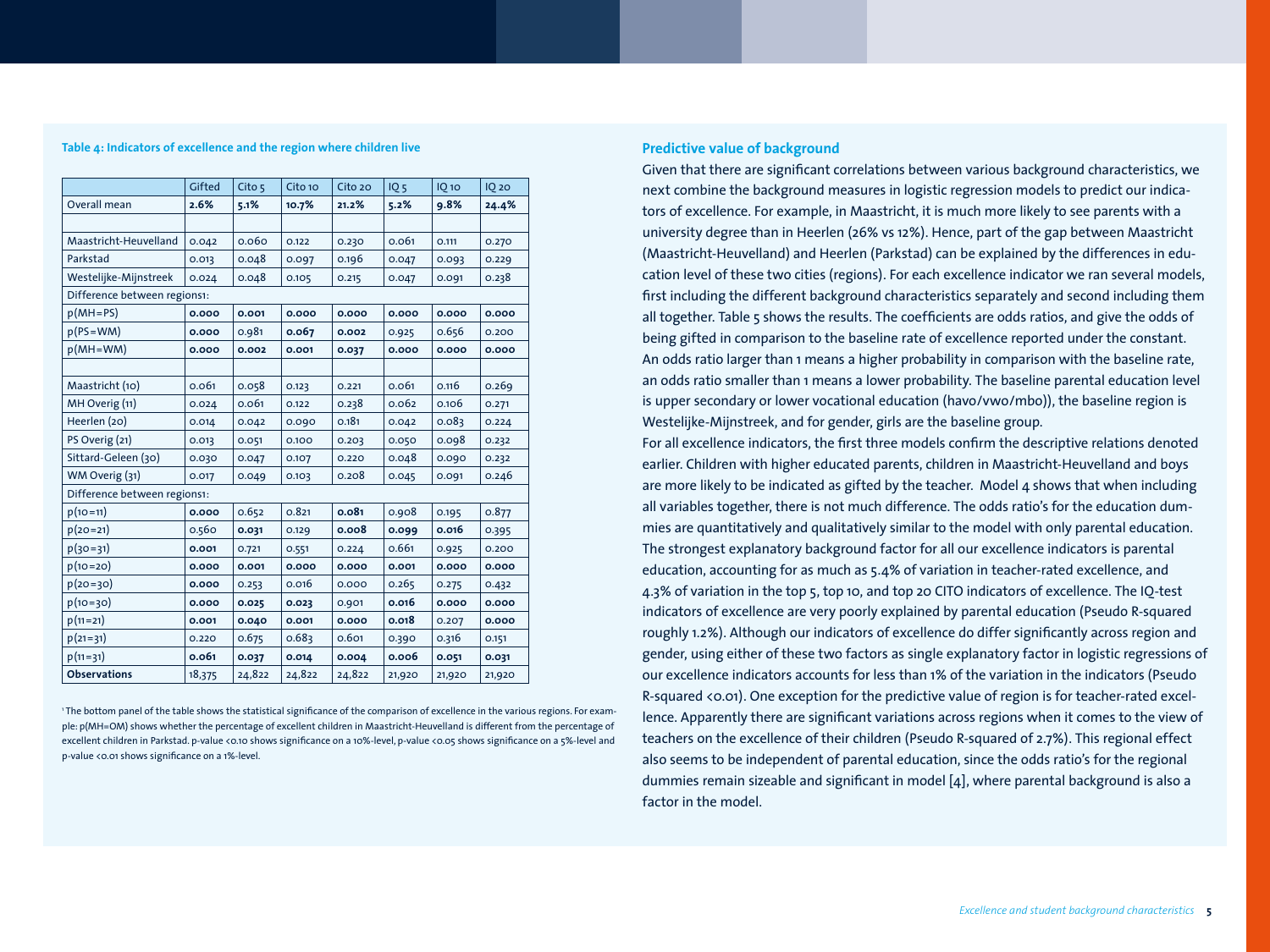|                                         |            | Teacher assessment of excellence |            |            | Excellence based on CITO-test (top 5%) |            |            | Excellence based on IQ-test (top 5%) |            |            |            |            |
|-----------------------------------------|------------|----------------------------------|------------|------------|----------------------------------------|------------|------------|--------------------------------------|------------|------------|------------|------------|
|                                         | Model      | Model                            | Model      | Model      | Model                                  | Model      | Model      | Model                                | Model      | Model      | Model      | Model      |
|                                         | $[1]$      | $[2]$                            | $[3]$      | $[4]$      | $[1]$                                  | $[2]$      | $[3]$      | $[4]$                                | $[1]$      | $[2]$      | $[3]$      | $[4]$      |
|                                         |            |                                  |            |            | SES (base=(3) havo/vwo/mbo)            |            |            |                                      |            |            |            |            |
| $(1)$ primary/vmbo/mavo                 | $0.33***$  |                                  |            | $0.36***$  | $0.42***$                              |            |            | $0.43***$                            | $0.72***$  |            |            | $0.74***$  |
|                                         | $(-2.98)$  |                                  |            | $(-2.72)$  | $(-4.35)$                              |            |            | $(-4.29)$                            | $(-2.40)$  |            |            | $(-2.24)$  |
| $(4)$ hbo                               | $2.42***$  |                                  |            | $2.30***$  | $2.38***$                              |            |            | $2.41***$                            | $1.39***$  |            |            | $1.40***$  |
|                                         | (5.88)     |                                  |            | (5.43)     | (9.72)                                 |            |            | (9.78)                               | (3.85)     |            |            | (3.91)     |
| $(5)$ wo                                | $6.14***$  |                                  |            | $5.47***$  | $4.34***$                              |            |            | $4.34***$                            | $2.14***$  |            |            | $2.06***$  |
|                                         | (12.35)    |                                  |            | (11.27)    | (15.85)                                |            |            | (15.62)                              | (8.27)     |            |            | (7.70)     |
| Region (base=(3) Westelijke-Mijnstreek) |            |                                  |            |            |                                        |            |            |                                      |            |            |            |            |
| $(1)$ Maastricht-Heuvelland             |            | $1.74***$                        |            | $1.56***$  |                                        | $1.26***$  |            | $1.17***$                            |            | $1.33***$  |            | $1.27***$  |
|                                         |            | (4.94)                           |            | (3.91)     |                                        | (3.10)     |            | (2.10)                               |            | (3.58)     |            | (3.05)     |
| $(2)$ Parkstad                          |            | $0.54***$                        |            | $0.60***$  |                                        | 0.99       |            | 1.12                                 |            | 1.01       |            | 1.07       |
|                                         |            | $(-4.58)$                        |            | $(-3.77)$  |                                        | $(-0.02)$  |            | (1.54)                               |            | (0.09)     |            | (0.87)     |
| Gender ( $o=$ girl, $1=$ boy)           |            |                                  |            |            |                                        |            |            |                                      |            |            |            |            |
| $(1)$ Boy                               |            |                                  | $2.14***$  | $2.19***$  |                                        |            | 1.07       | 1.06                                 |            |            | $1.14***$  | $1.14***$  |
|                                         |            |                                  | (7.88)     | (7.88)     |                                        |            | (1.26)     | (0.97)                               |            |            | (2.23)     | (2.13)     |
|                                         |            |                                  |            |            |                                        |            |            |                                      |            |            |            |            |
| Constant (odds base group)              | 0.013      | 0.025                            | 0.017      | 0.008      | 0.032                                  | 0.050      | 0.052      | 0.029                                | 0.045      | 0.049      | 0.051      | 0.038      |
|                                         | $(-35.15)$ | $(-41.25)$                       | $(-51.54)$ | $(-29.82)$ | $(-47.27)$                             | $(-52.72)$ | $(-73.11)$ | $(-38.20)$                           | $(-49.44)$ | $(-49.41)$ | $(-68.50)$ | $(-36.96)$ |
|                                         |            |                                  |            |            |                                        |            |            |                                      |            |            |            |            |
| Observations                            | 18,888     | 18,595                           | 18,877     | 18,595     | 25,582                                 | 25,188     | 25,582     | 25,188                               | 22,527     | 22,144     | 22,501     | 22,144     |
| Pseudo R-sq                             | 0.054      | 0.027                            | 0.015      | 0.088      | 0.042                                  | 0.002      | 0.000      | 0.043                                | 0.012      | 0.002      | 0.001      | 0.013      |

## **Table 5: Results of logistic regressions for relation between excellence indicators and background characteristics**

Note: In all models we controlled for cohort by including year dummies. Those students with missing parental education level are included, but odds ratios are not reported here for this group.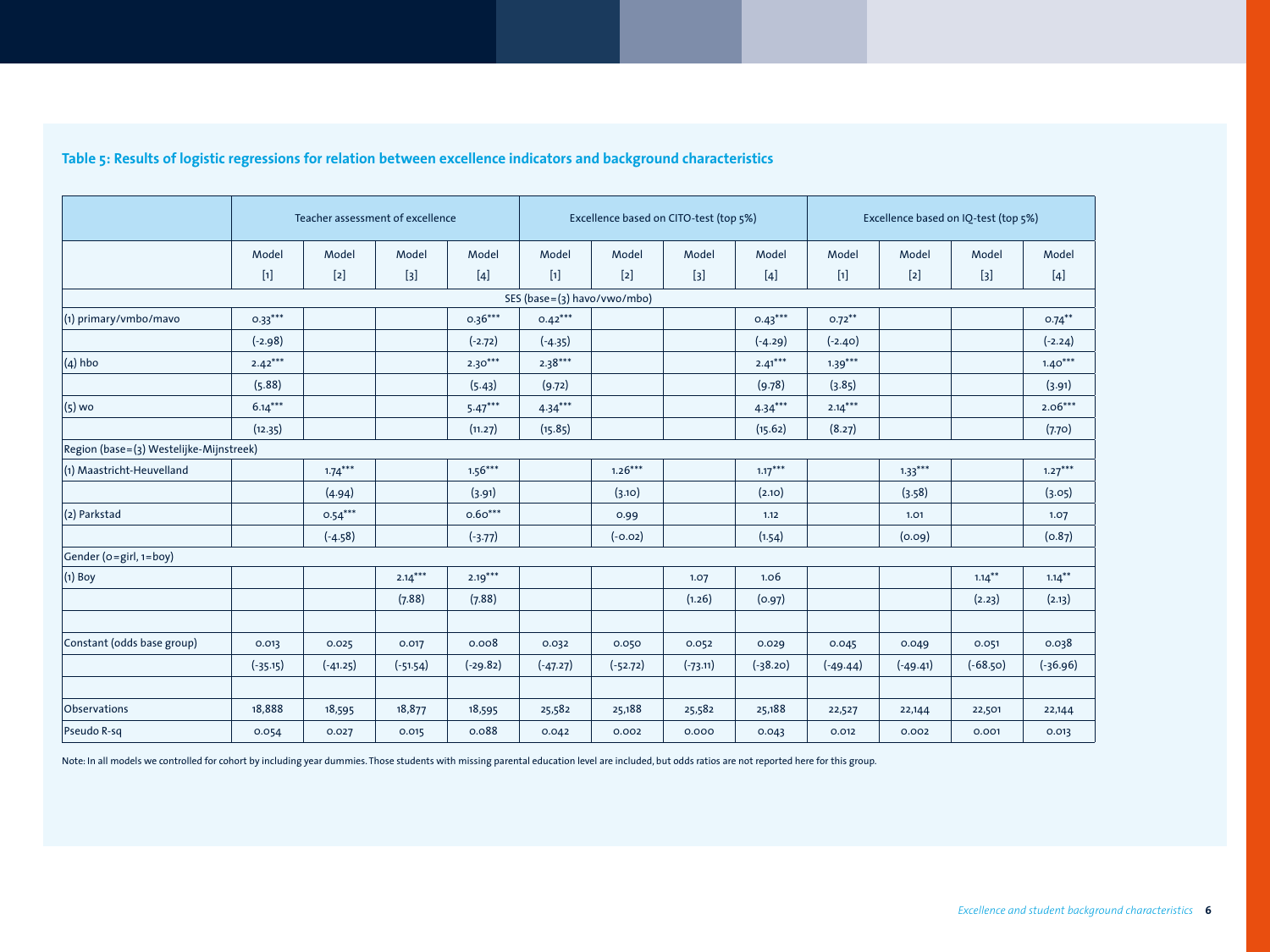## **Conclusion**

The aim of this study is to investigate to what extent the prevalence of excellence differs between certain groups of children. We look at three background characteristics: parental education, gender, and region of residence. While there are significant differences across parental education, gender, and region, the extent of the differences is dependent on what indicator of excellence is used.

For all indicators of excellence we find a higher share of excellent children among those with higher educated parents. Parental education is also the most predictive of the three background characteristics. What is most interesting is that the difference in the prevelance of excellence between children with high and low educated parents is largest for the teacher assessment of excellence. In addition, the teacher assessment of excellence also shows a higher share of excellence among boys than among girls. For the other indicators - top scores on an achievement or intelligence test - this gender difference is not systematically observed. A question worth investigating is why a teacher's evaluation of excellence is more strongly related to background characteristics than is the case for the – perhaps less subjective – achievement and intelligence test indicators of excellence. Are teachers biased in their assessment of children because of expectations? Is there a belief that children of higher educated parents, but who are bored, act out, or are creative are gifted. And that children from lower educated parents with similar adjustment issues are rather misbehaving? When it comes to gender differences, are girls simply expected to do well in school, and are boys who do similarly well more easily labelled as gifted?

There are also significant regional differences in the prevalence of excellence. Excellence is more prevalent in the South-Limburg region Maastricht-Heuvelland than in the regions Parkstad or Westelijke-Mijnstreek, on all indicators of excellence. In addition, it is interesting that excellence according to the teacher is more prevalent in Westelijke-Mijnstreek than in Parkstad, but this is not observed for excellence according to the achievement or intelligence test. The region of Maastricht-Heuvelland is a region with higher education and higher income levels, which might be valid criteria for observing higher rates of excellence among 6<sup>th</sup> grade students. Given that teacher ratings of excellence show a similar pattern to the more objective indicators of excellence based on top performance on an achievement or an intelligence test, the composition of the population in the region seems be the cause of the regional differences. Regarding the differences between Westelijke-Mijnstreek and Parkstad, there may again be differences in expectations, seeing that the regions only differ in prevalence of excellence when using the – perhaps more subjective – teacher rated indicator of excellence.

All in all, the results demonstrate that background characteristics have a large impact on whether or not a child is indicated as excellent in 6th grade. However, the differences in the prevalence of excellence is also highly dependent on which indicator for excellence is used. More objective indicators of excellence seem to be associated with lower differentials across background characteristics. If educational policy or funding to stimulate development of excellent students is to be independent of background, as to give all students equal opportunity, one should take these first indications into consideration when choosing which indicator of excellence to use.

## **Appendix**

Using data from 2011 through 2015, we have five cohorts of children in 6th grade. If the population and/or the items underlying the indicators of excellence change over time, estimates for the shares of excellent pupils may also fluctuate from year to year. The sample is about evenly split among the five different cohorts in the study. Percentages are a little bit lower in the last two years (19,3 and 18,8 percent).

Table A1 shows shares of excellence over the years, for all our indicators. The question in the teacher questionnaire regarding excellence did not change over the years. Nevertheless, the prevalence of excellence is higher in recent years. The rate increased from 2.16% in 2011-2012, to an average of 2.92% for the years 2013-2015.

The CITO test consists of many questions, related to math, language, and study skills. For the years 2011-2014, the composition of the test was the same, with 200 questions in total. There were 100 items for language, 60 for math, and 40 for study skills. In 2015, the number of questions increased to 220, and Study skills was no longer a separate dimension. We do not know to what extent the items that were previously part of study skills were simply integrated within the domains of language and math, but there is no significant difference in the CITO excellence indicators between 2014 and 2015. There is however an increasing trend visible for all three CITO indicators, with higher shares of children scoring above the respective cut-off points on the test.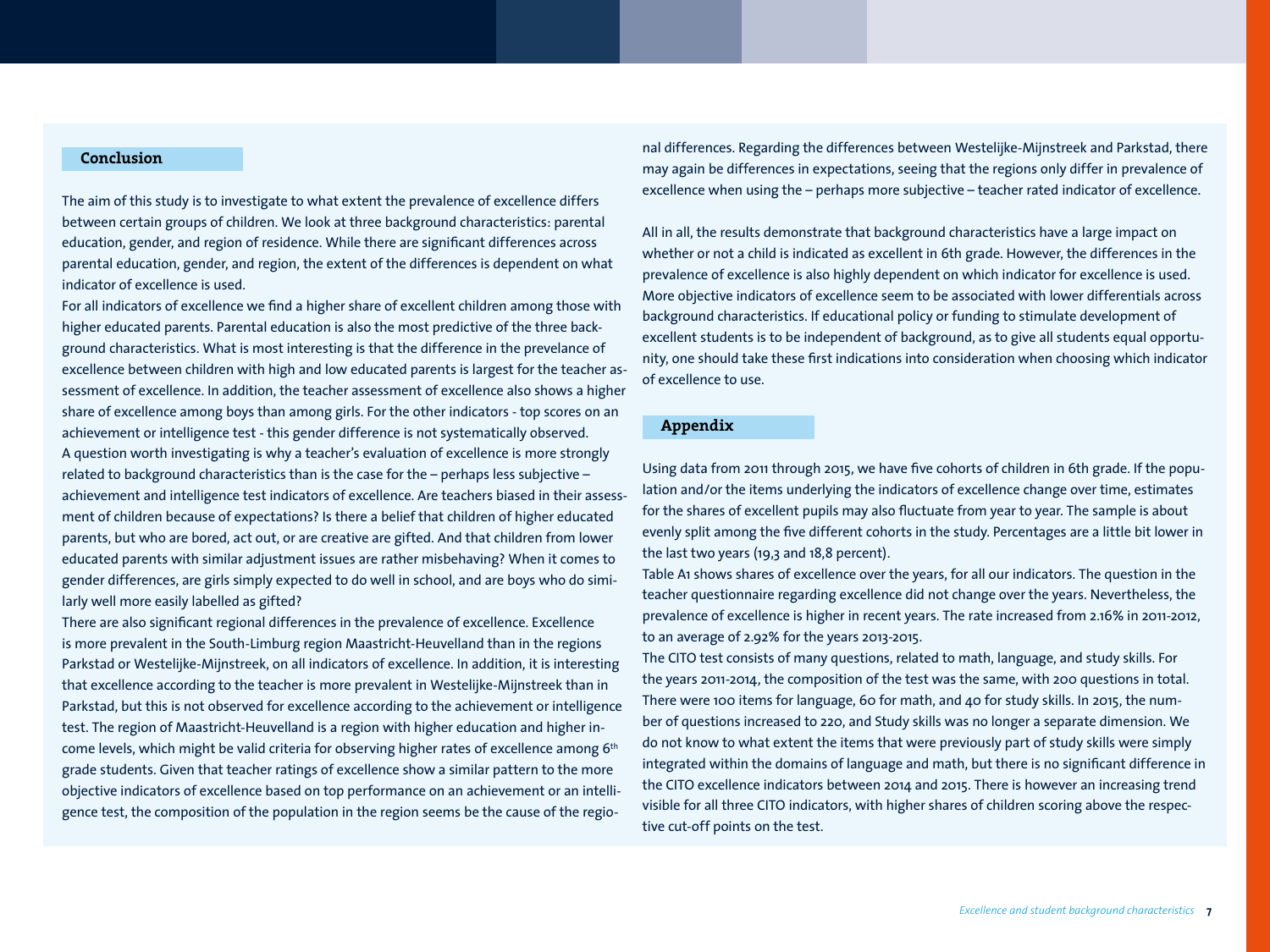Whereas in 2011, only 3.6% of children obtained the maximum standardized score of 550, this share has increased to 6.6% by 2015.

Despite the fact that the IQ test items remained the same over the years, there are significant year-to-year differences in the share of children scoring above the respective cut-off points on the test. This brings into question whether or not our short IQ-test is a suitable measure to use when comparing year-to-year results.

## **Table A1: Indicators of excellence and cohort**

|                     | Gifted | Cito $5$ | Cito 10 | Cito 20 | IQ <sub>5</sub> | $IQ$ 10 | <b>IQ 20</b> |
|---------------------|--------|----------|---------|---------|-----------------|---------|--------------|
| <b>Overall mean</b> | 2.6%   | 5.1%     | 10.7%   | 21.2%   | 5.2%            | 9.8%    | 24.4%        |
|                     |        |          |         |         |                 |         |              |
| Year                |        |          |         |         |                 |         |              |
| 2011                | 0.021  | 0.036    | 0.090   | 0.204   | 0.081           | 0.139   | 0.306        |
| 2012                | 0.022  | 0.038    | 0.093   | 0.200   | 0.052           | 0.101   | 0.253        |
| 2013                | 0.031  | 0.056    | 0.115   | 0.209   | 0.040           | 0.081   | 0.222        |
| 2014                | 0.030  | 0.064    | 0.116   | 0.219   | 0.038           | 0.074   | 0.206        |
| 2015                | 0.027  | 0.066    | 0.123   | 0.228   | 0.044           | 0.089   | 0.223        |
|                     |        |          |         |         |                 |         |              |
| <b>Observations</b> | 18,888 | 25,582   | 25,582  | 25,582  | 22,527          | 22,527  | 22,527       |
|                     |        |          |         |         |                 |         |              |
| p 2011=2012         | 0.870  | 0.651    | 0.626   | 0.556   | 0.000           | 0.000   | 0.000        |
| p 2012=2013         | 0.021  | 0.000    | 0.000   | 0.222   | 0.008           | 0.001   | 0.000        |
| p 2013=2014         | 0.901  | 0.068    | 0.924   | 0.251   | 0.544           | 0.201   | 0.071        |
| p 2014=2015         | 0.449  | 0.703    | 0.312   | 0.280   | 0.116           | 0.011   | 0.055        |
| p 2011=2013         | 0.012  | 0.000    | 0.000   | 0.532   | 0.000           | 0.000   | 0.000        |
| p 2012=2014         | 0.026  | 0.000    | 0.000   | 0.019   | 0.001           | 0.000   | 0.000        |
| p 2013=2015         | 0.385  | 0.027    | 0.262   | 0.025   | 0.325           | 0.191   | 0.883        |